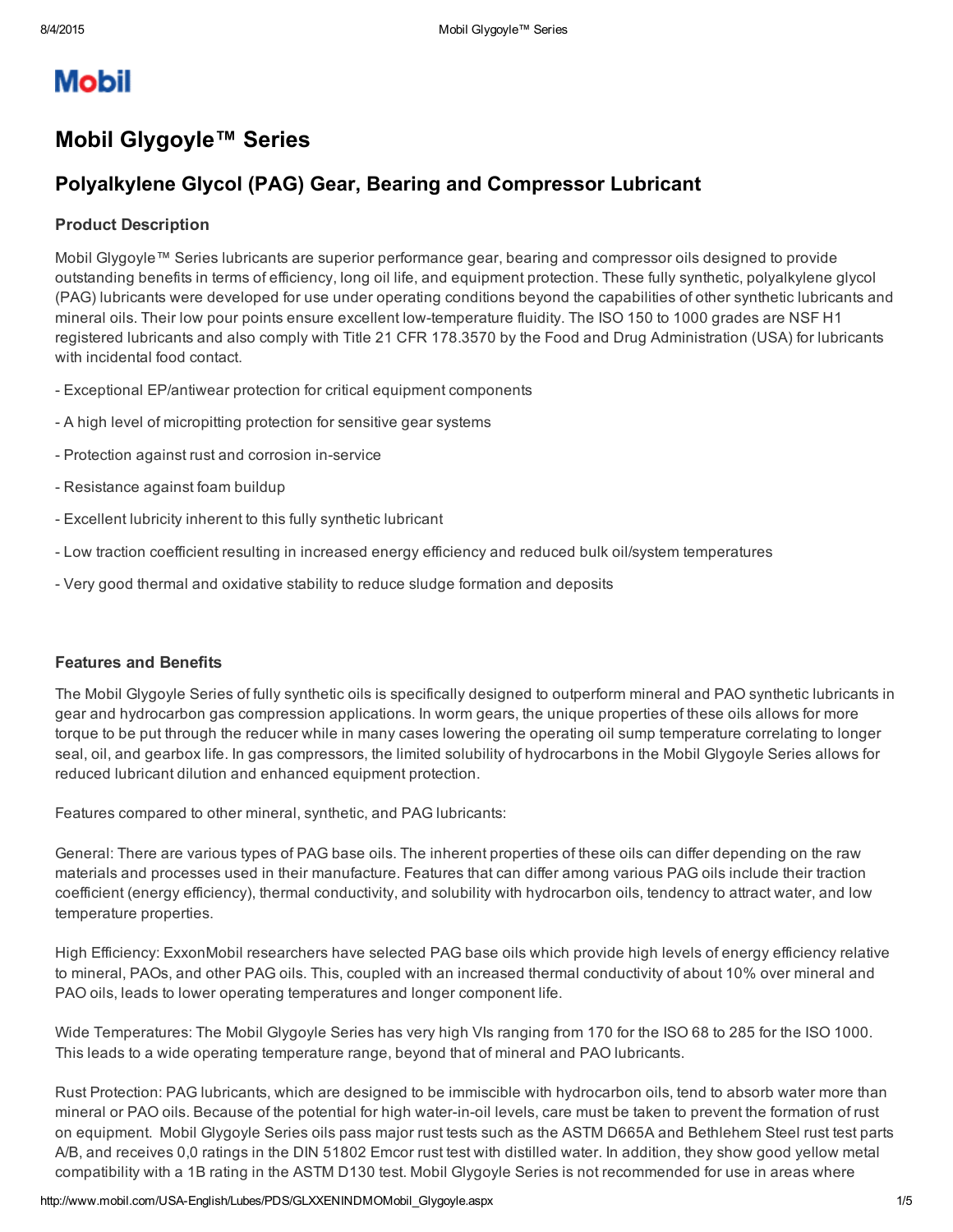saltwater contamination is expected.

Foam Control: Foam control is important, especially in boxes that are "Sealed for Life". Mobil Glygoyle Series provides excellent results in all three sequences of ASTM D 892 Foam Test.

EP/antiwear: Having the right blend of EP/AW protection is important, especially in worm gears that contain bronze and other yellow metals. The Glygoyle Series of lubricants show excellent EP/antiwear protection with typical results of 12+ in the DIN 513542 FZG scuffing test, very low cage and roller wear in the DIN 518193 FAG FE8 test, and excellent micropitting protection with a result of  $\frac{10}{10}$ -high in the FVA 54 micropitting test (ISO 320).

| <b>Features</b>                                                                  | <b>Advantages and Potential Benefits</b>                                                                                                                      |  |  |  |  |
|----------------------------------------------------------------------------------|---------------------------------------------------------------------------------------------------------------------------------------------------------------|--|--|--|--|
| High thermal and oxidative stability as well as excellent<br>antiwear protection | Provides outstanding gear protection under severe load factor<br>situations                                                                                   |  |  |  |  |
|                                                                                  | Increased production because of extended lubricant life,<br>reducing scheduled and unscheduled downtime for routine<br>lubricant changes                      |  |  |  |  |
|                                                                                  | Lower maintenance costs and replacement expenditures                                                                                                          |  |  |  |  |
| Low coefficients of friction and traction                                        | Improved gear efficiency and lower oil operating temperatures<br>for lower operating (power) costs and longer seal life                                       |  |  |  |  |
| High thermal conductivity                                                        | Lowers operating temperatures at the gear mesh and in the<br>bulk oil by improved heat dissipation                                                            |  |  |  |  |
| High viscosity index, low pour point and absence of wax                          | Easy start-up because of excellent low-temperature fluidity -<br>especially important for successful operation of remotely<br>located equipment               |  |  |  |  |
| Very good resistance to corrosion and rusting                                    | Excellent equipment protection, even during downtime,<br>provides long equipment life and smooth start-up, with<br>associated labor and material cost savings |  |  |  |  |
| Multipurpose industrial equipment capability                                     | Potential to use less products and reduced inventory costs                                                                                                    |  |  |  |  |

#### Applications

The Mobil Glygoyle Series is specifically designed for the lubrication of worm gears, especially for heavy-duty, severe service applications, both in food-grade and non food-grade applications. Additionally, the product family has also proven to be an excellent lubricant for many types of industrial gears and anti-friction bearing applications under severe service conditions. Additionally, their poor miscibility with hydrocarbons makes the lower viscosity grades especially effective in hydrocarbon gas compression applications because of the reduced viscosity dilution that occurs in this application versus hydrocarbon based compressor oils.

The Mobil Glygoyle Series is used for the lubrication of filled for life gearboxes and heavy-duty worm gears, other industrial gearing in a wide variety of applications, lubrication of plain and rolling contact bearings, and most types of compressors.

Specific applications include:

- Filled for life gearboxes, especially high ratio/low-efficiency worm gears

 Worm gear applications such as those used in conveyers, escalators, material handling, press drives, packaging machinery, ski lifts, agitators and mixers

Other gear and bearing applications in the cement, metalworking, plastics, food and textile finishing industries

 Gas Compression utilizing reciprocation, rotary, screw, and centrifugal type compressors in operating conditions beyond the capabilities of other synthetic lubricants and mineral oils

#### Application notes

Polyalkyleneglycol (PAG) based lubricants have some inherent excellent lubrication properties imparted by the PAG base oil. However, PAG based lubricants do have limitations with respect to compatibility with seal and coating materials, some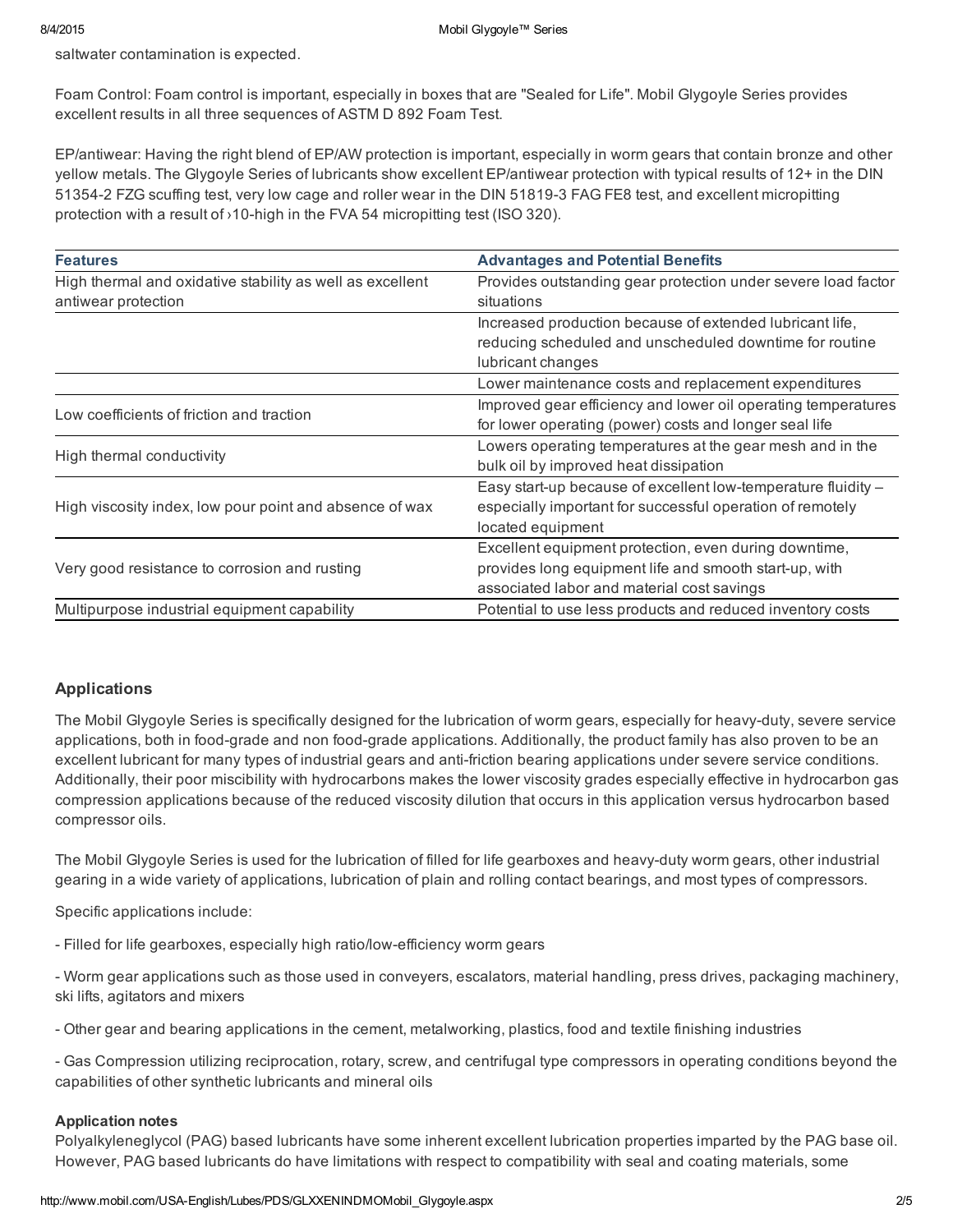#### 8/4/2015 Mobil Glygoyle™ Series

varieties of light metal alloys and other lubricants. Before applying any PAG lubricant, contact the orginal equipment manufacturer for specific advice on the application.

#### Compatibility with other lubricants

The Mobil Glygoyle Series is not compatible with mineral oils and most other synthetic lubricants. Additionally, depending on the specific type of PAG base fluid, they may not be compatible with other PAG type lubricants. (e. g. Mobil Glygoyle No Series and Mobil Glygoyle ISO VG Series are not miscible). The Mobil Glygoyle Series is not generally recommended for use in systems previously filled with mineral oils or PAO based synthetic lubricants. It is further recommended to check compatibility when topping up or replacing existing PAG fillings with Mobil Glygoyle Series, generally the preference is to avoid mixtures by draining, flushing and refilling.

When changing from mineral oil or other synthetic products to Mobil Glygoyle Series, it is critical to clean the system thoroughly and flush with suitable fluids prior to conversion. For further details please contact your ExxonMobil representative.

#### **Water**

Mobil Glygoyle Series oils, along with all PAG based lubricants, are hygroscopic and absorb more water than mineral oils or synthetic hydrocarbons before. Therefore extra care should be taken not to expose PAG oils to excessive moisture. Due to their inherent high specific gravity, water does not drop to the bottom of reservoirs, but stays on top of the lubricant.

#### Seal compatibility

PAG based lubricants are not compatible with most standard seal materials used for mineral oils or synthetic hydrocarbons. Incompatible materials are likely to shrink or swell, thus causing severe leakage or seizure of the seal. When converting from mineral oil or synthetic hydrocarbons to Mobil Glygoyle Series, seal compatibility must be considered. FKM and VMQ are normally suitable for use with PAG. NBR materials may be used but have restricted temperature range. In all cases, operating conditions and the variability of elastomer properties from different manufactures should be considered. For best results, consult the equipment supplier or seal manufacturer for specific recommendations.

#### Light Metal Alloys

Mobil Glygoyle Series and PAG lubricants are well suited for gear applications with ferrous and most non ferrous materials. However, Mobil Glygoyle Series and PAG lubricants are not recommended for use with light metal alloys containing Aluminum or Magnesium. PAG lubricants can lead to increased wear when used with light metal alloys of this nature. Please consult the original equipment manufacturer for additional information.

#### Other Materials

Paints, coatings, and some plastics are not suitable for use with PAG lubricants. In general two component paints (reactive paints, epoxy resins) are suitable for use for interior coatings in contact with the lubricant. Otherwise, interiors in contact with the lubricant should be left uncoated. Materials used for oil level gages, inspection doors etc., should preferably be made of natural glass or polyamide materials. Other transparent plastics, (e.g. Plexiglas), may deteriorate and crack under stress.

| <b>Mobil Glygoyle Series</b><br>meets or exceeds the<br>requirements of: | 68                       | 100                      | 150    | 220    | 320      | 460    | 680    | 1000   |
|--------------------------------------------------------------------------|--------------------------|--------------------------|--------|--------|----------|--------|--------|--------|
| FDA 21 CFR 178.3570                                                      | $\overline{\phantom{a}}$ | $\overline{\phantom{a}}$ | X      | X      | X        | X      | X      | X      |
| <b>Mobil Glygoyle Series is</b>                                          |                          |                          |        |        |          |        |        |        |
| registered to the<br>requirements of:                                    | 68                       | 100                      | 150    | 220    | 320      | 460    | 680    | 1000   |
| NSF <sub>H1</sub>                                                        | ٠                        | $\overline{\phantom{a}}$ | X      | X      | $\times$ | X      | X      | X      |
| <b>NSF Registration</b><br>Number                                        | -                        | ٠                        | 136572 | 136642 | 136643   | 136467 | 136468 | 136470 |

### Specifications and Approvals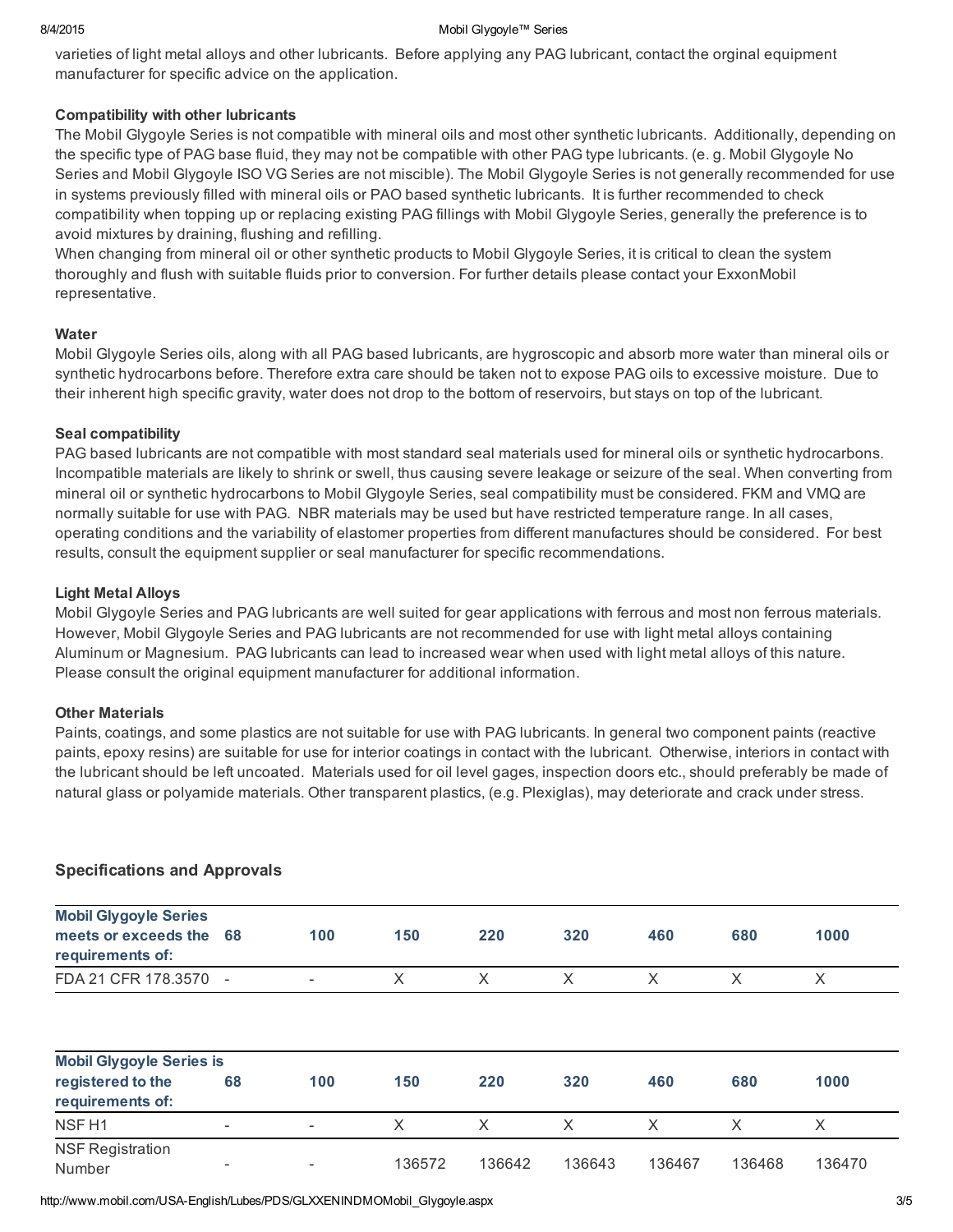| <b>Mobil Glygoyle Series</b><br>has the following<br>builder approvals: | 68                       | 100                      | 150                      | 220  | 320    | 460    | 680                      | 1000                     |
|-------------------------------------------------------------------------|--------------------------|--------------------------|--------------------------|------|--------|--------|--------------------------|--------------------------|
| MAG IAS, LLC                                                            | $\overline{\phantom{a}}$ | $\overline{\phantom{a}}$ | $\overline{\phantom{a}}$ | P-39 | $\sim$ | $P-39$ | $\overline{\phantom{0}}$ | $\overline{\phantom{0}}$ |

### Typical Properties

| <b>Mobil Glygoyle Series</b>                                 | 68    | 100   | 150   | 220   | 320   | 460   | 680   | 1000   |
|--------------------------------------------------------------|-------|-------|-------|-------|-------|-------|-------|--------|
| ISO VG grade                                                 | 68    | 100   | 150   | 220   | 320   | 460   | 680   | 1000   |
| Viscosity, ASTM D 445                                        |       |       |       |       |       |       |       |        |
| cSt@40 °C                                                    | 68.0  | 100.0 | 150.0 | 220.0 | 320.0 | 460.0 | 680.0 | 1000.0 |
| cSt@ 100 °C                                                  | 11.8  | 17.3  | 26.1  | 38.1  | 55.2  | 77.2  | 112.4 | 165.8  |
| Viscosity Index, ASTM D<br>2270                              | 170   | 190   | 210   | 225   | 240   | 250   | 265   | 285    |
| Density 15 °C ASTM<br>D4052                                  | 1.079 | 1.079 | 1.078 | 1.077 | 1.077 | 1.076 | 1.076 | 1.076  |
| Pour Point, ASTM D 97,<br>$^{\circ}$ C                       | $-30$ | $-30$ | $-33$ | $-33$ | $-33$ | -33   | $-33$ | $-33$  |
| Flash Point, ASTM D 92, 265<br>$^{\circ}$ C                  |       | 265   | 265   | 265   | 265   | 265   | 265   | 260    |
| Copper Strip Corrosion,<br>ASTM D 130 100 °C, 24 1B<br>hours |       | 1B    | 1B    | 1B    | 1B    | 1B    | 1B    | 1B     |
| Rust Protection, ASTM D Pass<br>665 distilled water          |       | Pass  | Pass  | Pass  | Pass  | Pass  | Pass  | Pass   |
| Four Ball Wear, ASTM D<br>4172, mm Wear Scar<br>Diameter     | 0.4   | 0.4   | 0.4   | 0.4   | 0.4   | 0.4   | 0.4   | 0.4    |
| FZG Scuffing Test, ISO<br>Fail Load Stage                    | 10    | $12+$ | $12+$ | $12+$ | $12+$ | $12+$ | $12+$ | $12+$  |

#### Health and Safety

Based on available information, this product is not expected to produce adverse effects on health when used for the intended application and the recommendations provided in the Material Safety Data Sheet (MSDS) are followed. MSDS's are available upon request through your sales contract office, or via the Internet. This product should not be used for purposes other than its intended use. If disposing of used product, take care to protect the environment.

All trademarks used herein are trademarks or registered trademarks of Exxon Mobil Corporation or one of its subsidiaries unless indicated otherwise.

6-2014

Exxon Mobil Corporation 22777 Springwoods Village Parkway Spring TX 77389

1-800-ASK MOBIL (275-6624)